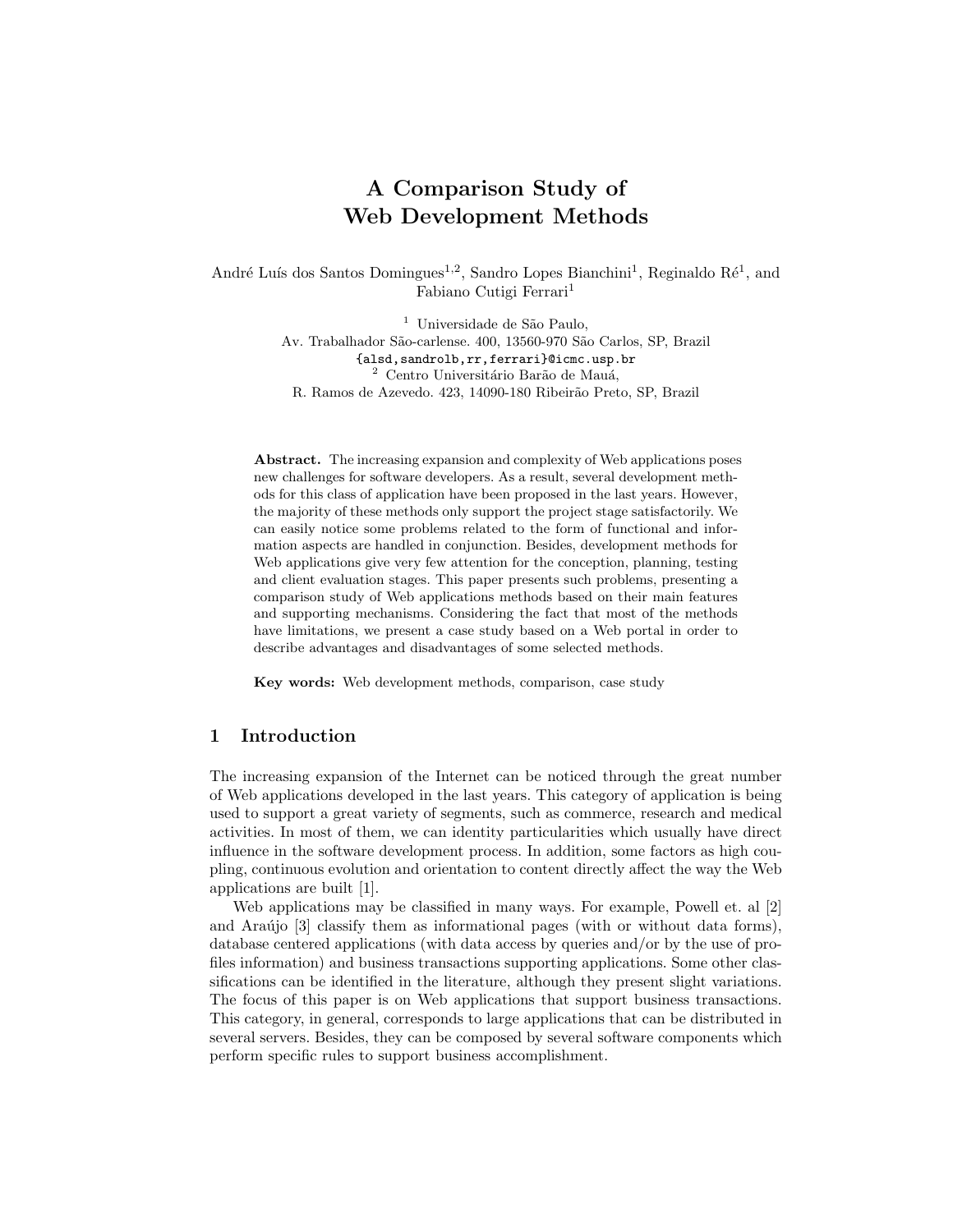#### 2 Clei'2008 – XXXIV Conferencia Latinoamericana de Informática

We can find many initiatives for the definition of development methods specific for Web applications, hereafter called simply "Web methods". Examples of these are: HDM [4] RMM [5], OOHDM [6], HMBS/M [7], UWE [8], WebML [9], OO-H [10], W2000 [11], WAE [12], SWM [13] and OOWS [14].

According to Pressman [1], a Web method must comprise the following stages: (i) formulation; (ii) planning; (iii) analysis; (iv) design; (v) pages generation and test; and (vi) costumer evaluation. As a complement, special attention is given to the project phase, which is composed by the design of the content and by the design and production of application's architecture, navigation and interfaces.

However, none of the referred methods include all these stages. Moreover, from the point of view of Verification  $\&$  Validation (V $\&$ V), the few methods that somehow support these activities actually only describe the need for such activities [15]. None of them present mechanisms to support it. Yet, according to systematic review led by Conte et. al [16], there is also the lack of evidences about unification and correspondent representation of the mechanisms used for these methods. On the other hand, all of them present support to the project activity, which also is highlighted by Pressman [1].

We consider that this variety of Web methods certainly poses hindrances for developers to define which one is the best choice according to specific needs or domains. This paper addresses these problems, presenting a comparison study of Web methods based on their main features and supporting mechanisms. For some of them, we highlight the problems earlier referred in this section. Considering the fact that most of methods present limitations, we also present a case study that uses a Web portal to describe the benefits and drawbacks each of the selected methods may bring. We believe that such evaluation may serve as a good starting point to help developers in the difficult task of choosing the adequate method for specific development contexts<sup>3</sup>.

The remainder of this paper is organized as follows: Section 2 presents related work. Section 3 introduces some Web methods and Section 4 presents a comparison study among these methods under different perspectives. Next, Section 5 presents the case study where some selected methods were applied to the development of a Web portal. Section 5 also brings a discussion including advantages and disadvantages according to the characteristics of the selected methods. Finally, Section 6 presents our conclusion and future work.

## 2 Related Work

There are relatively few examples in the literature of studies that investigate Web methods [8, 18–21]. Most research in Web engineering has concentrated on the proposal of methods and tools to serve as a basis for process improvement and higher product quality.

Lee et. al [18] describe an analysis where some attributes of a Web method were measured. The attributes used were: key modeling technique, phases, documentation, source of navigation, approach to identify users' view and semantic richness. However, most of the results described by the authors are subjective, which may have influenced the validity of their results.

<sup>&</sup>lt;sup>3</sup> In a previous paper [17] we have presented preliminary results of this research.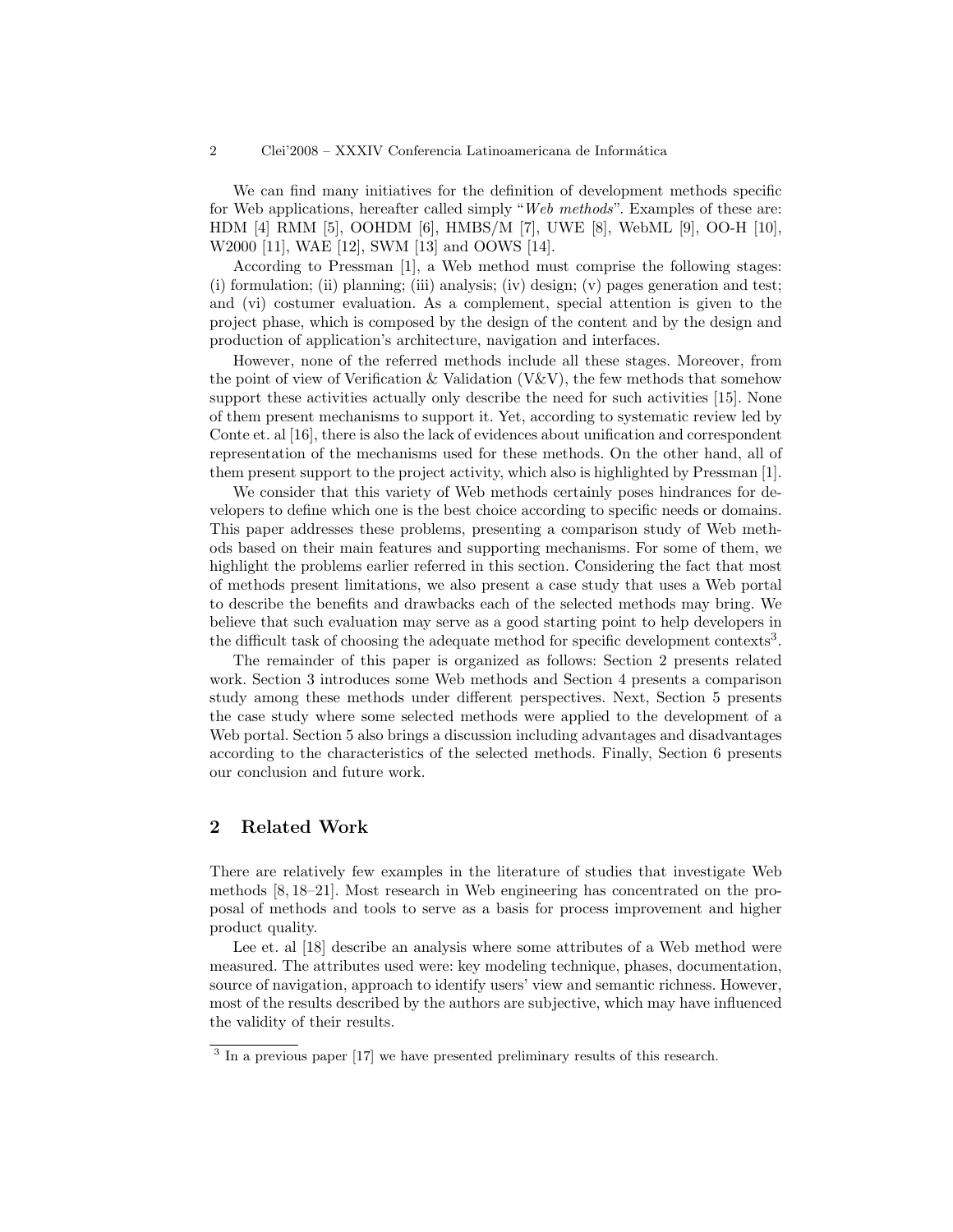Koch [8] compares the phases covered by some Web methods. As we can see later in this paper (Sect. 4.1), such kind of comparison may hide some important aspects. The depth in which a method describes a phase can vary significantly. For example, some Web methods only propose a set of textual guidelines for some development phases while others provide supporting tools for the same phases.

Montero et. al [20] present a framework of requirements to survey design methods for hypermedia systems. Such requirements are taken from Software Engineering and Hypermedia Engineering fields. Finally, these requirements are applied to a set of outstanding design methods in order to identify their advantages and disadvantages.

Gu et. al [19] explore the requirements of Web methods to represent the characteristics of Web applications and where the existing methods fail to meet these requirements. Existing limitations tend to be most significant in several key areas, for example, the lack of support for effective modeling of the link between information and functional aspects. Gu et. al's evaluation can be considered as less subjective and imprecise than Lee et. al's, Montero et. al's and Koch's work, although only a few Web methods were presented and some extensions were not taken into account. We extend Koch's and Gu et. al's works in order to include some more recently proposed methods. In addition, we present a case study that provided us with some interesting feedback regarding the methods' abilities.

Baresi and Morasca [21] carried on three empirical studies focusing the effort needed on designing Web applications. The empirical studies were based on the use of W2000, but the hypotheses and results may apply to other methods.

## 3 Web Method Attributes

Methods to support the development of Web applications must be established in order to enable the management of the software life cycle, including development and maintenance. They should combine traditional techniques and principles of the Software Engineering with specific aspects of the Web. However, the latter are considered neither by traditional software development techniques (e.g. the OMT) nor by traditional modeling languages (e.g. the UML).

Generally, the several methods extend the classic ones with the addition of some model to specify the navigational characteristics of a Web application. A similar procedure is also used for the extension of some development techniques or modeling languages to the context of the Web applications. These models define navigational views of a system, becoming related to their specific groups of users. Usually, graphs are used in order to represent navigational description, which specify the data views of an application and the defined functionality in structural models. Graph nodes represent system views and they can be linked with navigational links (the edges).

In the last years, several methods have tried to extend some known techniques, such as ObjectOriented (OO), Entity-Relationship (E-R) and Structured Analysis (SA) for the Web application context [13]. Moreover, some characteristics such as the just-in-time or the short time requested for its development can suggest the use of other methods, such as the agile ones, since among their principles, one can find the fast delivery of versions of a running product.

Considering the extensions based on known techniques, and based on previous works [8, 15, 18], Table 1 presents the following attributes of some methods found in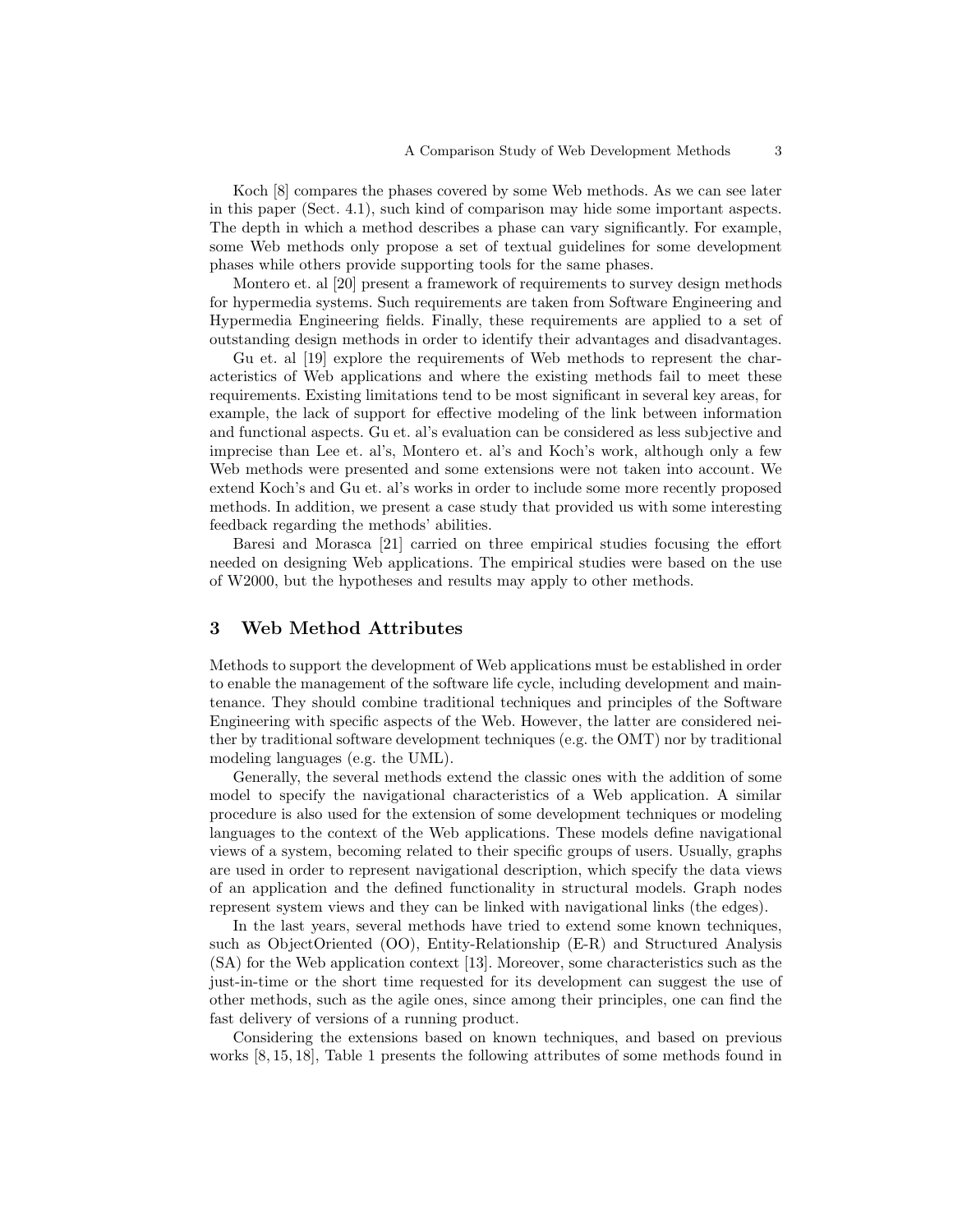the literature, each one in the corresponding table column: (i) the analyzed method; (ii) the employed modeling technique; (iii) the chosen notation for the models; and (iv) the supporting tool for the method.

| Method            | Tech.                | <b>Notation</b>                   | Tool          |  |  |  |
|-------------------|----------------------|-----------------------------------|---------------|--|--|--|
| <b>OOHDM</b>      | $_{\rm OO}$          | UML and own                       | OOHDM-Web     |  |  |  |
| <b>UWE</b>        | <b>OO</b>            | UML and own                       | ArgoUWE       |  |  |  |
| WebML             | E-R and OO           | E-R, UML and own                  | WebRatio      |  |  |  |
| $OO-H$            | $\overline{O}O$      | UML and own                       | CASE Tool     |  |  |  |
| WAE               | 100                  | UML and own                       | n/a           |  |  |  |
| <b>OOWS</b>       | 100                  | UML                               | OlivaNOVA     |  |  |  |
| HDM               | $E-R$                | $E-R$                             | n/a           |  |  |  |
| RMM               | $E-R$                | E-R and own                       | n/a           |  |  |  |
| <b>SWM</b>        | <b>SA</b>            | <b>DFD</b>                        | <b>ASCENT</b> |  |  |  |
| W <sub>2000</sub> | E-R and OO           | HDM, UML and own                  | n/a           |  |  |  |
| HMBS/M            | <b>OO</b> and states | Fusion, Statecharts and HySCharts | Web-<br>and   |  |  |  |
|                   |                      | own                               | Scharts       |  |  |  |

Table 1. Development methods

While analysing these methods, we can observe that although the technique and notations vary from method to method, the sequence of activities which should be performed is usually similar. Initially, the domain of the application is analyzed and modeled. In the sequence, the focus is on the structure and the navigation of the application. Finally, the graphical interface is designed.

# 4 Comparison

In general, any evaluation involving development methods, either Web or traditional applications, is not trivial. The goals of different development methods can relatively differ. While some methods have in mind to support many aspects of the development process, others only detail few parts of it.

In this manner, following we present two comparative studies. We based our comparison on: (i) the stages of the development process; and (ii) information and functional aspects of Web applications.

#### 4.1 Stages of Development Process

Table 2 extends the works of Domingues [15] and Koch [8]. The table considers the stages of the development process proposed for Pressman [1], which are: (i) formulation; (ii) planning; (iii) analysis; (iv) design (architectural, navigational and interface); (v) pages generation; (vi) testing; and (vii) customer evaluation. The following notation is used in this table: C, if the method fully fulfils the development stage; P, if the the stage is partially fulfilled; and blank when the method does not deal with the activity.

At Table 2 we can observe that most of the methods concentrate efforts on analysis and design activities, giving also some special attention to the generation phase. However, it is important to notice that an evaluation like this can omit some important aspects. The details that a method offers to a specific activity and the information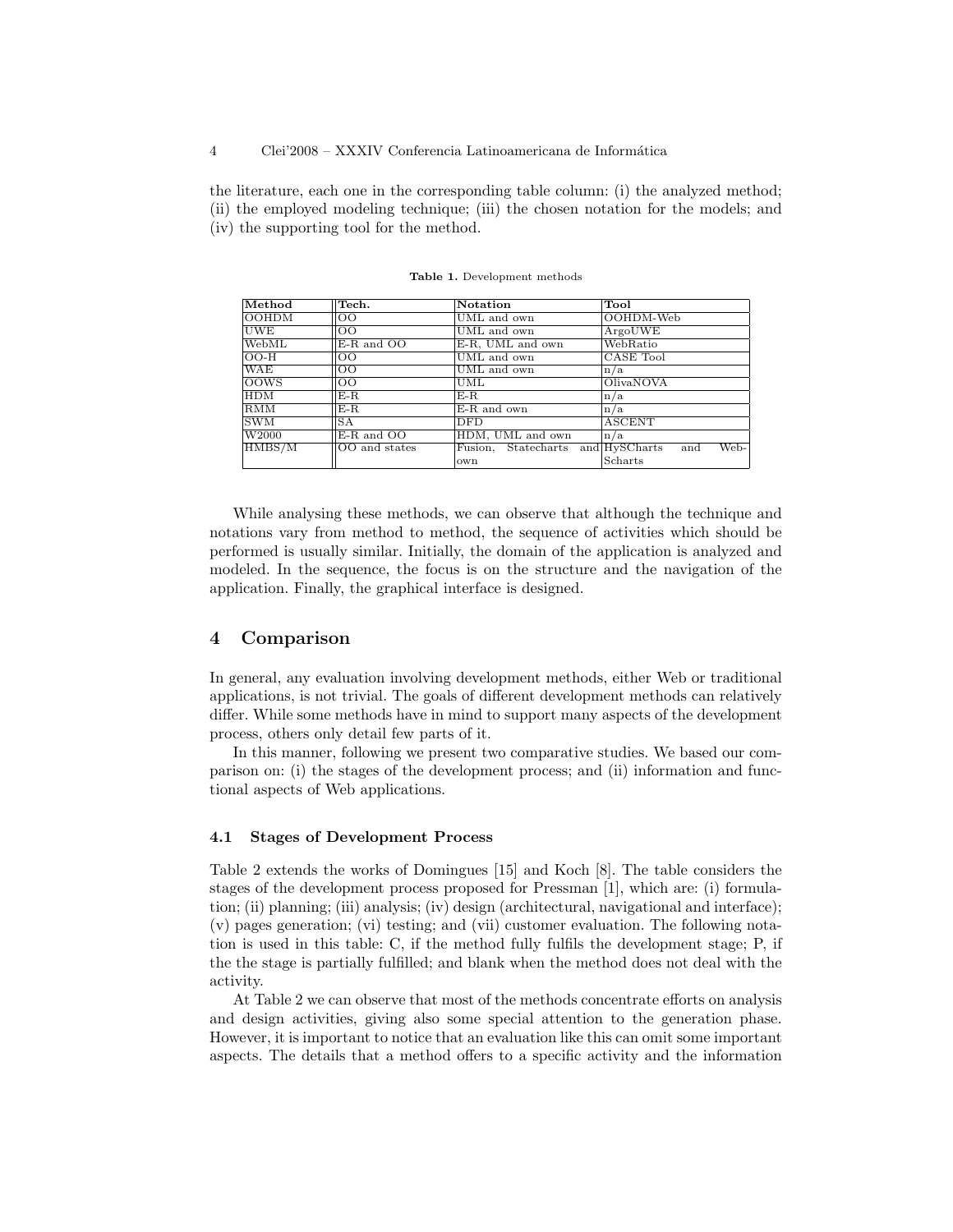|              |               |                         |                         |                         | Design                  |                         |                    |                         | Sualuation |
|--------------|---------------|-------------------------|-------------------------|-------------------------|-------------------------|-------------------------|--------------------|-------------------------|------------|
|              | / Formulation | Plantine /              | / Avalysis              | $x^2$                   | Have 1                  | Intert.                 | Ceneration         | Seeines                 |            |
| <b>HDM</b>   |               |                         |                         | $\overline{\mathrm{C}}$ | $\overline{\mathrm{C}}$ |                         |                    |                         |            |
| <b>RMM</b>   |               |                         |                         | C                       | $\mathcal{C}$           | $\mathcal{C}$           | P                  |                         |            |
| <b>OOHDM</b> |               |                         | $\overline{P}$          | $\overline{C}$          | $\overline{C}$          | $\overline{C}$          | $\overline{P}$     |                         |            |
| <b>HMBS</b>  |               |                         |                         | $\overline{\rm C}$      | $\overline{\mathrm{C}}$ | $\overline{\mathrm{C}}$ | $\overline{\rm C}$ | $_{\rm P}$              |            |
| <b>UWE</b>   |               |                         | C                       | $\mathcal{C}$           | $\overline{C}$          | $\overline{C}$          |                    |                         |            |
| WebML        |               | $\overline{C}$          | C                       | $\overline{C}$          | C                       | $\overline{C}$          | $\overline{C}$     | P                       |            |
| $OO-H$       |               |                         | $\overline{\rm c}$      | $\overline{\rm C}$      | $\overline{\rm c}$      | $\overline{\mathrm{C}}$ | $\overline{P}$     |                         |            |
| W2000        |               |                         | С                       | $\mathcal{C}$           | $\overline{C}$          | $\overline{C}$          |                    |                         |            |
| WAE          |               | C                       | C                       | C                       | C                       | $\overline{C}$          | P                  | Ρ                       |            |
| <b>SWM</b>   | $_{\rm P}$    | $\overline{\mathrm{P}}$ | $\overline{\mathrm{P}}$ | $_{\rm P}$              | $\overline{\rm P}$      | $\overline{\mathbf{P}}$ | $_{\rm P}$         | $\overline{\mathbf{P}}$ |            |
| <b>OOWS</b>  |               |                         | C                       | C                       | $\overline{C}$          | $\overline{C}$          | $\mathcal{C}$      |                         |            |

Table 2. Development methods process stages

gathered from it can significantly vary. While some methods only consider a set of guidelines in textual way, others provide tools with support to the development stages. As an example, we can consider the OOHDM method, that is composed by graphical representations for the architectural, navigational and interface design stages. These steps are supported by the OOHDM-Web tool. On the other hand, the method only describes some concerns regarding the pages generation stage.

The Table 2 also shows that most of Web methods provide few if no support to V&V activities, in particular testing. For instance, the WebML method focuses only on acceptance tests of non-functional requirements (performance, availability, scalability, security, maintainability). As a complement, regarding revision and inspection activities, no method provide any kind of support to these activities.

## 4.2 Functional and Information Aspects

For the comparison presented in the Figure 1, in extension to the work of Gu et. al [19], we initially considered the same two aspects considered by them: (i) information; and (ii) functional. Besides the support that a method should offer from the information and functional points of view, another critical issue that should be considered is the ability to make a consistent and a cohesive connection between information and functionalities.

From each point of view, the following groups of abilities were considered:

Group 1 - Information aspects: (i) modeling presentation level concepts; (ii) modeling navigational structure and behavior; (iii) modeling user interactions with information; (iv) modeling user roles and user groups; and (v) modeling content.

Group 2 - Functional aspects: (i) modeling integration and connectivity; (ii) supporting pattern modeling; (iii) representing concepts in a technology neutral fashion; and (iv) modeling sophisticated system functionality.

Group 3 - Interconnection of information and functional aspects: (i) modeling business domain concepts; (ii) linking business model with technical architecture; (iii) linking information architecture with functional architecture; (iv) maintaining system integrity; (v) supporting understanding and communication; (vi) being process independent; and (vii) supporting Web system life cycle management.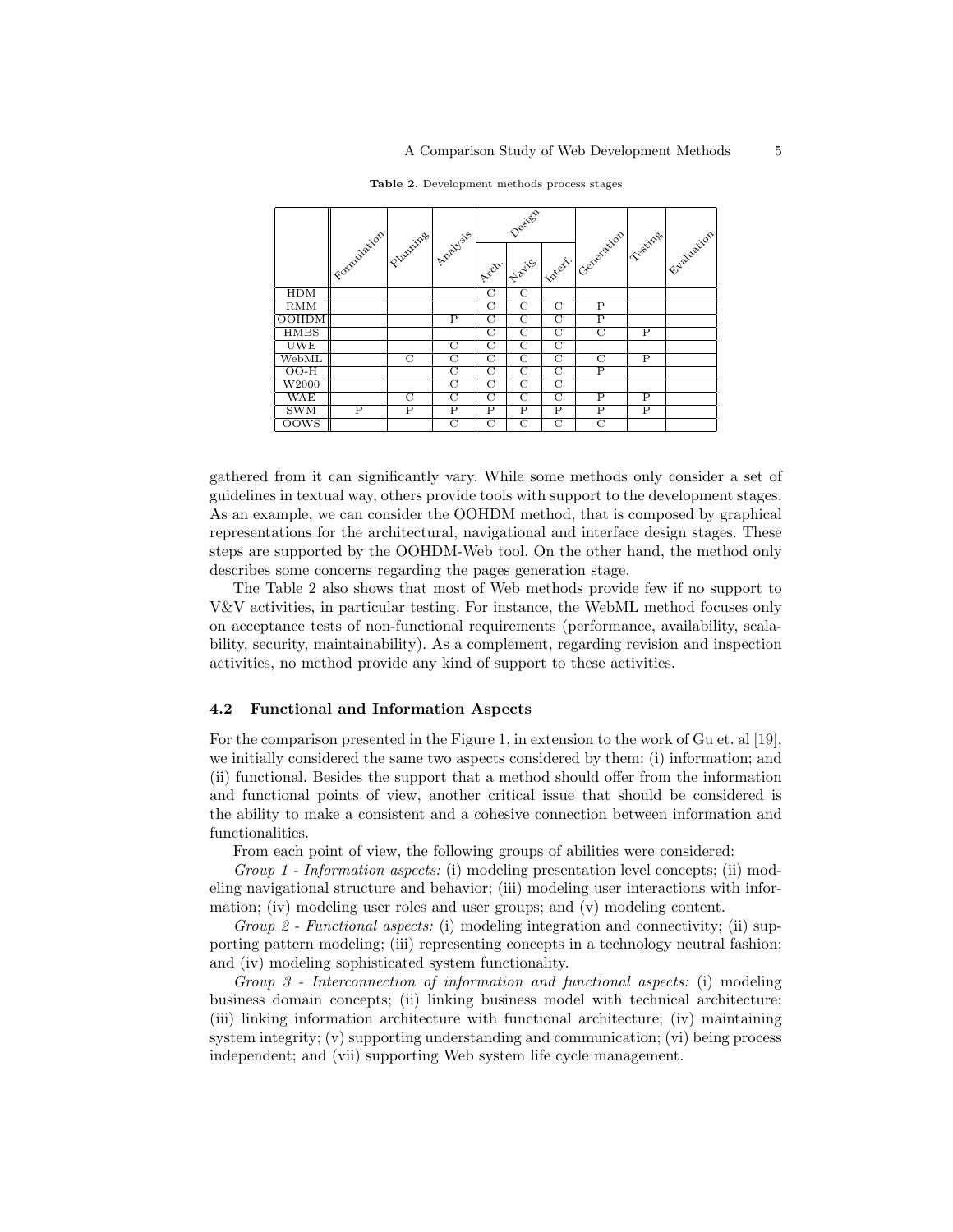

Fig. 1. Development method evaluation:information and functional aspects

In this analysis we included the OO-H, OOWS, SWM and WAE (2002) methods, since they give prominence to information or functional aspects according to Figure 1. Table 3 presents the requirements checklist for these methods. Notice that the same notation used in Table 2 is used here.

Among the analyzed factors, our main findings regarding method limitations are: (i) inability to model complex functionalities; (ii) disconnection between functional aspects and information aspects; (iii) disconnection between business model and technical architecture; (iv) potential misuse of UML extension mechanisms; and (v) partial ability to support software life cycle management. Notice that these problems are basically the same as the ones raised by Gu et. al [19].

Considering the disconnection between information and functional aspects, we highlight that most of the methods have their origin based on the hypermedia (namely, HDM, RMM, OOHDM, W2000, UWE and WebML). They usually provide interesting and sufficiently rich characteristics to support information aspects of Web applications, specially for the navigational and presentation modeling. On the other hand, they offer a very limited capacity to support more complex functionalities during the design stage of an application. The WAE method extends the UML notation to support operations and interactions of Web applications. From this point of view, WAE is the only one that fully deal with functional and information aspects, thus reaching the target zone (see Figure 1).

## 5 Case Study

We conducted a case study aiming at having a better understanding of some development methods discussed in previous sections of this paper. This case study consisted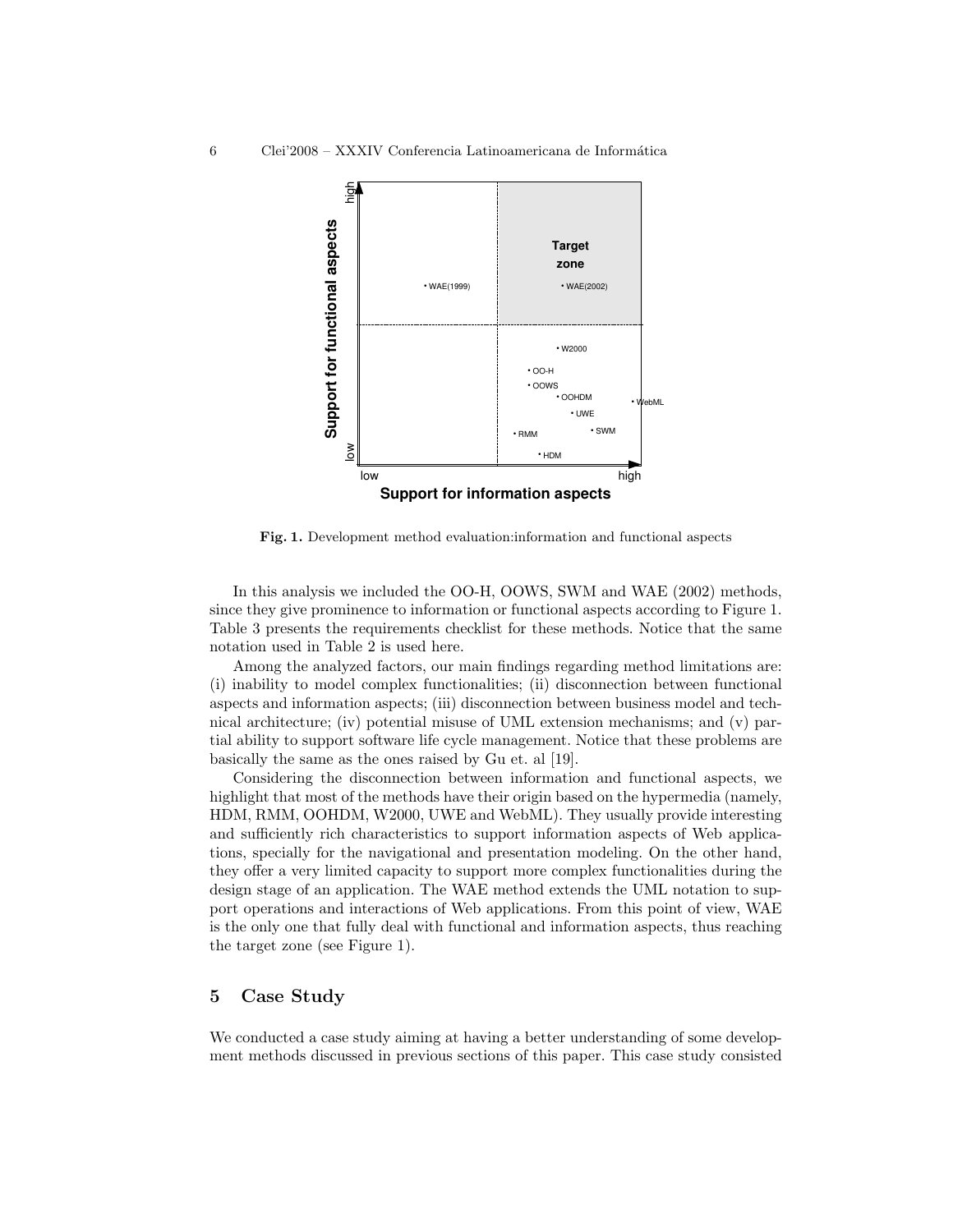| #                | Requirements for modelling languages                       |                         |                         | WAE OO-H OOWS SWM       |                         |
|------------------|------------------------------------------------------------|-------------------------|-------------------------|-------------------------|-------------------------|
| 1.i              | Model presentation level concepts                          | Р                       |                         | C                       | С                       |
| 1.ii             | Model navigational structure and behaviour                 | $\overline{C}$          | $\overline{C}$          | $\overline{C}$          | $\overline{C}$          |
| $1.1$ iii        | Model user interactions with information                   | P                       | P                       | P                       |                         |
| 1.iv             | Model user roles and groups                                | P                       | P                       | P                       | P                       |
| 1.v              | Model content                                              | $\overline{C}$          |                         |                         |                         |
| 2.i              | Model integration and connectivity                         | C                       | C                       | $\mathcal{C}$           | P                       |
| 2.ii             | Support Pattern Modelling                                  | Ρ                       | С                       | $\overline{C}$          |                         |
| 2.iii            | Represent concepts in a technology neutral fashion         | С                       | С                       | $\overline{C}$          | $\overline{C}$          |
| 2.iv             | Model sophisticated system functionality                   | C                       | P                       | P                       | P                       |
| $\overline{3,i}$ | Model business domain concepts                             | $\overline{C}$          | $_{\rm P}$              | $\overline{\mathbf{P}}$ | $\overline{\mathsf{P}}$ |
| 3.ii             | Link business model with technical architecture            | C                       | C                       | P                       |                         |
| 3.ii             | Link information architecture with functional architecture | P                       | P                       | P                       |                         |
| 3.iv             | Maintain system integrity                                  | $\overline{\mathrm{P}}$ |                         |                         |                         |
| 3.v              | Support understanding and communication                    | C                       | P                       | P                       | P                       |
| 3.vi             | Be process independent                                     | C                       |                         |                         |                         |
|                  | 3. vii Support web system life cycle management            | $\overline{P}$          | $\overline{\mathsf{P}}$ | $\overline{P}$          | $\overline{P}$          |

|  |  | Table 3. Requirements Checklist |  |
|--|--|---------------------------------|--|
|--|--|---------------------------------|--|

of the modeling of a specific Web application using different methods. The application in question is a knowledge portal of testing tools, criteria and strategies for Web Applications.

In the first part of the case study, some methods were selected considering the evaluation carried out on the Section 4.2. We selected the ones that give prominence to information or functional aspects. These methods are the WebML [9], which it is the best rated regarding information aspects, the W2000 [11] and the OO-H [10], which are closer to the target zone (see Figure 1), and the WAE  $(2002)$  [12], that is the only one inside the target zone.

After the selection of these methods and the definition of requirements for knowledge portal, for each method we performed the proposed activities. Considering that some stages consist of well known activities and artifacts, these artifacts were reused during the modeling for several methods. Examples of these artifacts are the use cases and the class diagrams. The stages and the artifacts that are not common for more than one method are following commented.

In the WAE method, the use of UML diagrams such as the activities diagram and sequence diagram enable the detailed modeling of functional aspects. To support these diagrams, the UX (User eXperience) model is proposed. The UX model makes possible to treat several characteristics of information aspects. It is similar to a class diagram, however it includes new stereotypes and associations that enable the representation of system screens and the way that they can be browsed by users. Based on this, the UX model represents fine-grained details of: (i) elements which are inside the navigational context of a Web application; (ii) user views; and (iii) information present in each application page.

In the WebML method, a specific notation is used to represent information aspects. These aspects are represented in the structural, hypertext, presentation and personalization models. The structural model may be seen as a combination of class diagram and E-R notations. The hypertext model defines Web pages and their links. It is divided in navigational and composition models. The presentation model describes page layouts. The personalization model describes the users and groups they make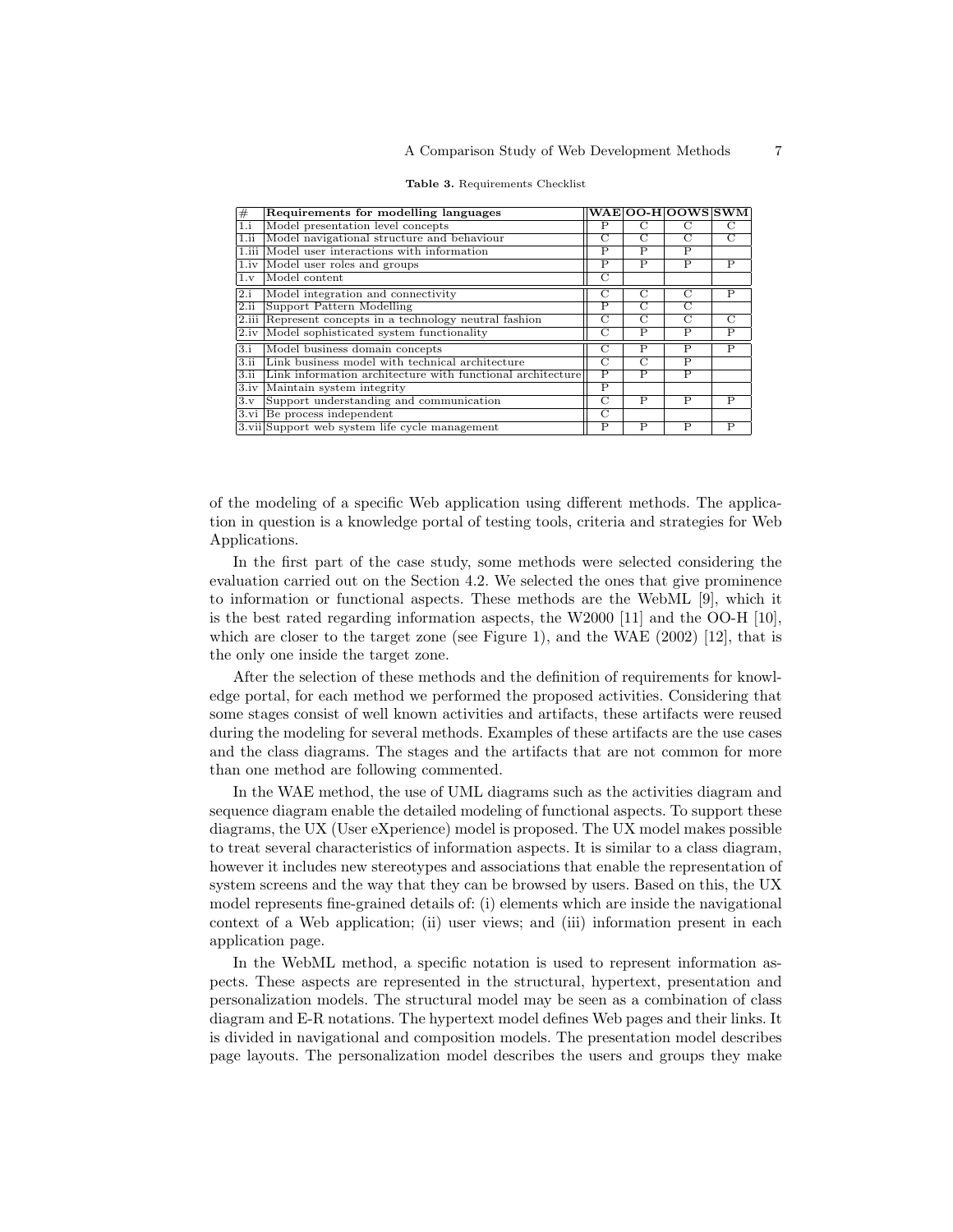part of, being modeled with predefined entities and used to store specific information of an user or a group.

In the W2000 method, the use of UML extensions is proposed. Theses extensions are compatible with the HDM models. The use case diagrams are divided in functional and navigational use cases. The functional use cases are the same used in the UML. The navigational ones contain information about the roles and rules for each user. Navigation and information aspects are represented by the hypermedia project, which is divided in information and navigational design. The information design organizes information by using types of entity and types of semantics association. The types of entity describe observable object classes by the users. The semantic types of association are the binary relationship in a specific domain that occurs between the types of entity. The navigational design defines the nodes and navigational links. The nodes are derived from the entities, components and associations, normally mapped as Web pages or as functional blocks in a Web page. Links are the associations between the represented nodes.

The OO-H method also uses class diagram for the conceptual modelling. For the navigational modeling a top-down approach is used. In this phase an initial diagram represents all the possible paths that can be reached by a user. From this diagram, each path is detailed in a new diagram, which includes elements from the class diagram.

#### 5.1 Discussion

The knowledge portal was modeled using the four methods. Based on that, it was possible to notice the advantages and/or disadvantages among them. It is important to notice that the selected methods use several models based on UML notation, which is a very common standard used in several kinds of software modeling.

The WAE method, that uses a UML extension with specific stereotypes and notations, has shown to be very complete and consistent, specially when considering its ability of modeling the server logic through the use of communication between server and client inside pages in a Web application. Moreover, the human-computer interaction was well represented by the use of UX diagrams, which include several elements, such as forms, boxes, frames and others important elements for Web applications.

The WebML method, as well as the WAE, also uses UML resources for the modeling of domain elements. Besides, their models provide a good representation for navigation and hypermedia elements of a Web application. However, several artifacts requires an own notation, what results in a steep learning curve.

The W2000 method divides the modeling in two stages: "in-the-large" and "in-thesmall". From one stage to another, several refinements are required. However, these is one among other forms of employment of the W2000 method. It may, for example, support incremental development. Therefore, this should not be considered as a differential of the method, since de development process may vary in other methods as well. Moreover, the extensions created from the UML are not representative when it is necessary to create the navigational and information models. Some extensions, such as the scenarios or sequence diagrams, do not add relevant information to the original diagrams.

The OO-H method uses elements which are common to Web applications such as forms, buttons and interface elements. These element allows one for a complete and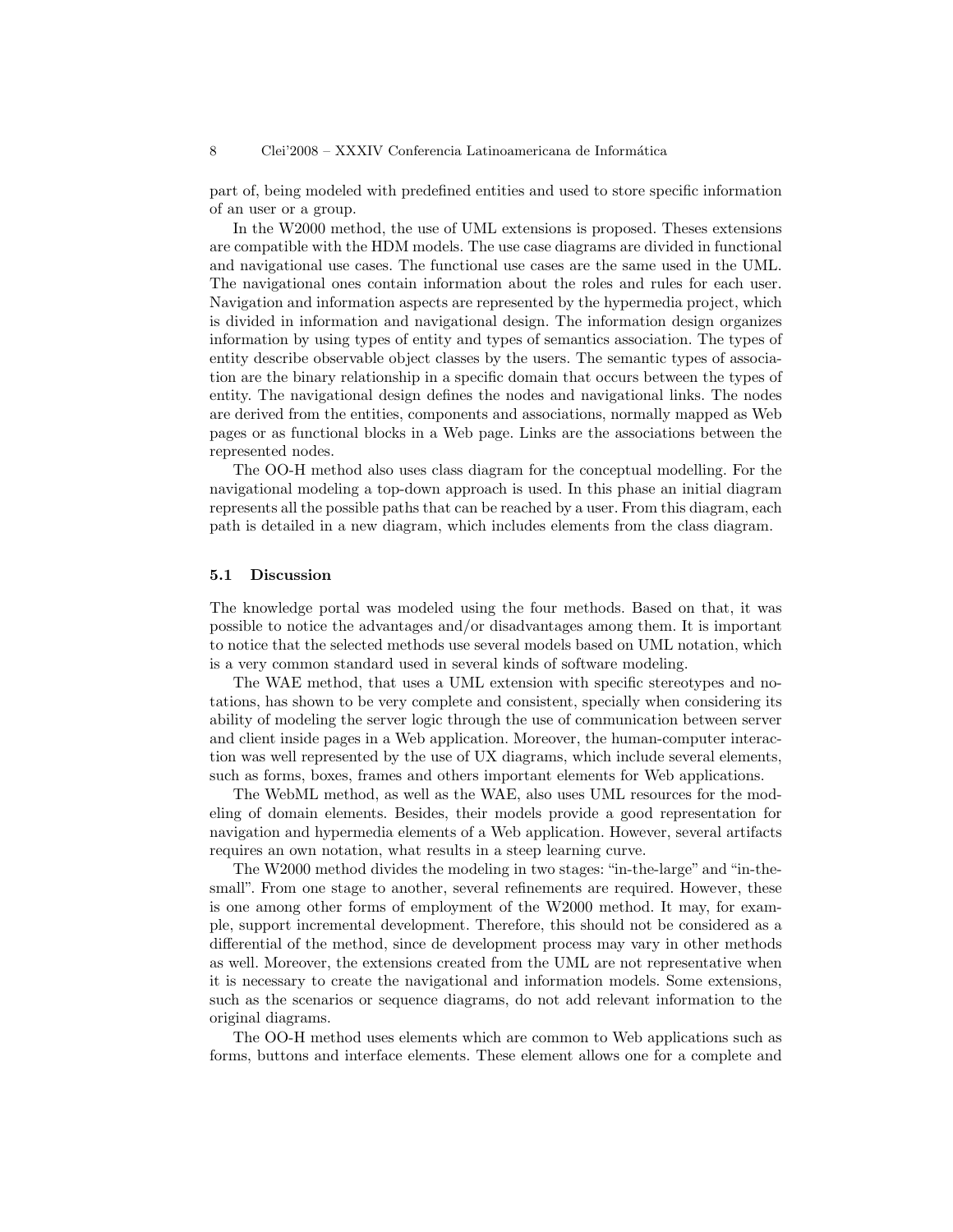detailed navigational model. An interesting point in this model is how a link can be used. There are links that indicate services (activities performed by a class) or links that indicate an answer (tasks executed by other methods).

## 6 Conclusions and Future Work

As long as people and business become dependent on Web applications, these need to be more reliable and to be executed in a proper way. However, in the majority of the cases, the development approach employed for Web applications is ad-hoc, in which maintenance is continuously carried out without any control. In general, the development of Web applications does not enforce any severe, systematic approach and adequate quality assurance. In the absence of a systematic Web application development process, many problems can be identified, related to development, deployment, operation and maintenance.

Regarding the way these applications are created, a number of specific development methods have been proposed lately. In general, they aim at dealing with the current needs of this category of application. These initiatives try to move identified problems to a more controlled stage, in turn trying to improve the quality of Web applications development. Some of these methods also bring tooling support. However, most of them consider a different number of stages and activities, as well as the use of different techniques and notations.

Considering these several issues, this paper presented some comparative studies involving Web methods. We can easily notice that they give special attention to design-related stages (e.g. architecture, navigation and interface). On the other hand, they do not handle other though not less important stages of software development, such as planning, requirements analysis and  $V&V$ . In many cases, the support that a method offers for a specific stage varies significantly. Another observed characteristic is the lack of mechanisms to support the proposed methods, specially when we consider an application under both functional and information points of view. In this context, the WAE method is the only that contemplates these aspects satisfactorily.

The results initially presented in this paper have been serving as a basis for other ongoing works, such as: (i) the extension of the case study presented for other Web methods; (ii) the conduction of others case studies involving the same methods with other Web applications; (iii) the development of a knowledge portal of testing tools, criteria and strategies for Web Applications testing; (iv) the definition of a framework that comprises a set of guidelines aiming at evaluating and/or specifying Web methods; and (v) the definition or extension of a development method regarding the reported problems, specially with respect to V&V activities.

## References

- 1. Pressman, R.S.: Software Engineering A Practitioner's Approach. 6.<sup>a</sup> edn. McGraw-Hill (2005)
- 2. Powell, T., Jones, D., Cutts, D.: Web Site Engineering: Beyond Web Page Design. Prentice Hall (1998)
- 3. Araújo, A.C.M.: Framework de análise e projeto baseado no RUP para o desenvolvimento de aplicações web. Master's thesis, Cin/UFPE, Recife, PE (2001)